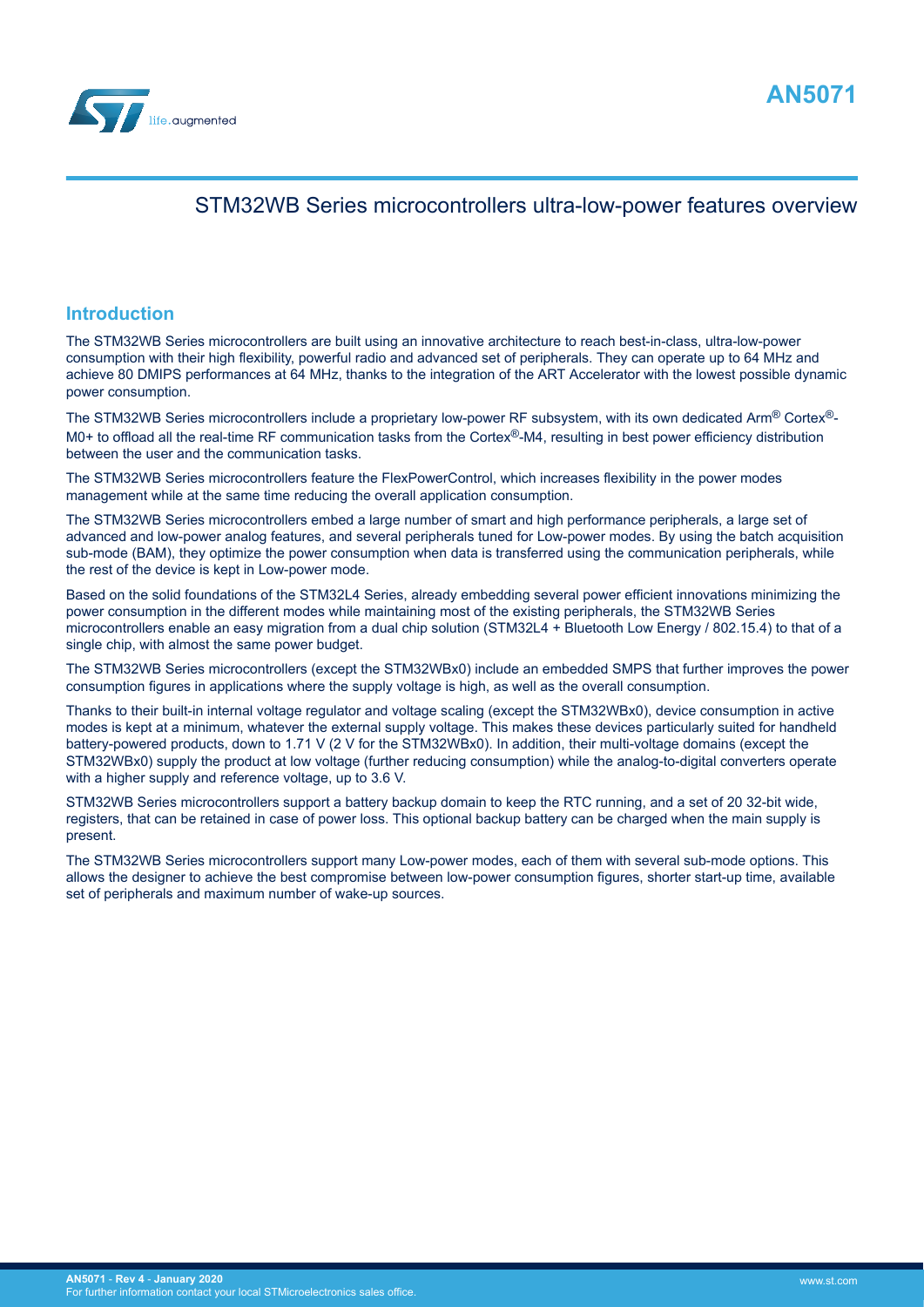## <span id="page-1-0"></span>**1 General information**

This application note applies to the STM32WB Series microcontrollers that are Arm® Cortex® core-based devices. *Note: Arm is a registered trademark of Arm Limited (or its subsidiaries) in the US and/or elsewhere.*

arm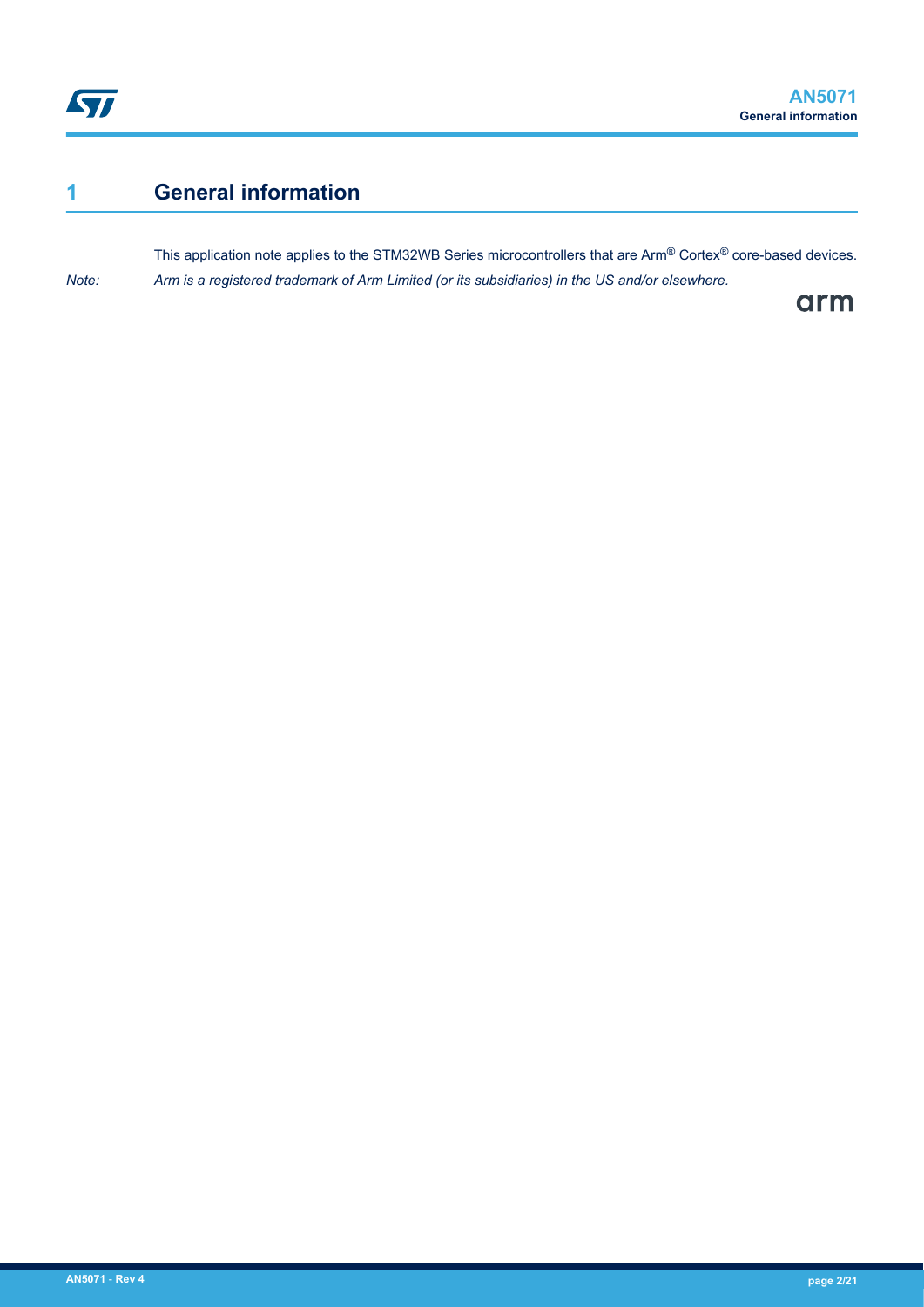## <span id="page-2-0"></span>**2 Energy-efficient processing**

The high Run mode processing performance (expressed in DMIPS/MHz) is achieved thanks to the use of a Cortex®-M4 core together with its associated memory interfaces. To ensure full operating performance up to 64 MHz, STM32WB Series microcontrollers embed the ART Accelerator, which masks the Flash memory access wait state, and makes it possible to achieve 1.25 DMIPS/MHz, whatever the system clock frequency. The high energy efficiency, expressed in mA/DMIPS, is achieved by dynamically adapting the internal supply voltage to the operating frequency. This method is called "undervolting".

STM32WB Series microcontrollers offer two dynamically selectable voltage and frequency ranges:

- Range 1 for a system frequency up to 64 MHz
- Range 2 for a system frequency up to 16 MHz with improved efficiency (up to 15% higher than Range 1).

#### *Note: Range 2 is not supported by the STM32WBx0.*

When the RF is not used, a dedicated Low-power run mode (LPRun) allows the core to operate at frequencies of 2 MHz and lower, with up to 20% improved efficiency compared to Range 2.

*Note: In this case, the RF cannot be used as it requires an operating frequency of at least 32 MHz to operate.* Figure 1 shows the typical current consumption of the STM32WB35 and STM32WB55, as a function of system frequency, for different run modes.



#### **Figure 1. Current consumption versus Cortex®-M4 system frequency (25 °C)**

[Figure 2](#page-3-0) shows the power distribution from the internal LDO regulator in the different Run modes.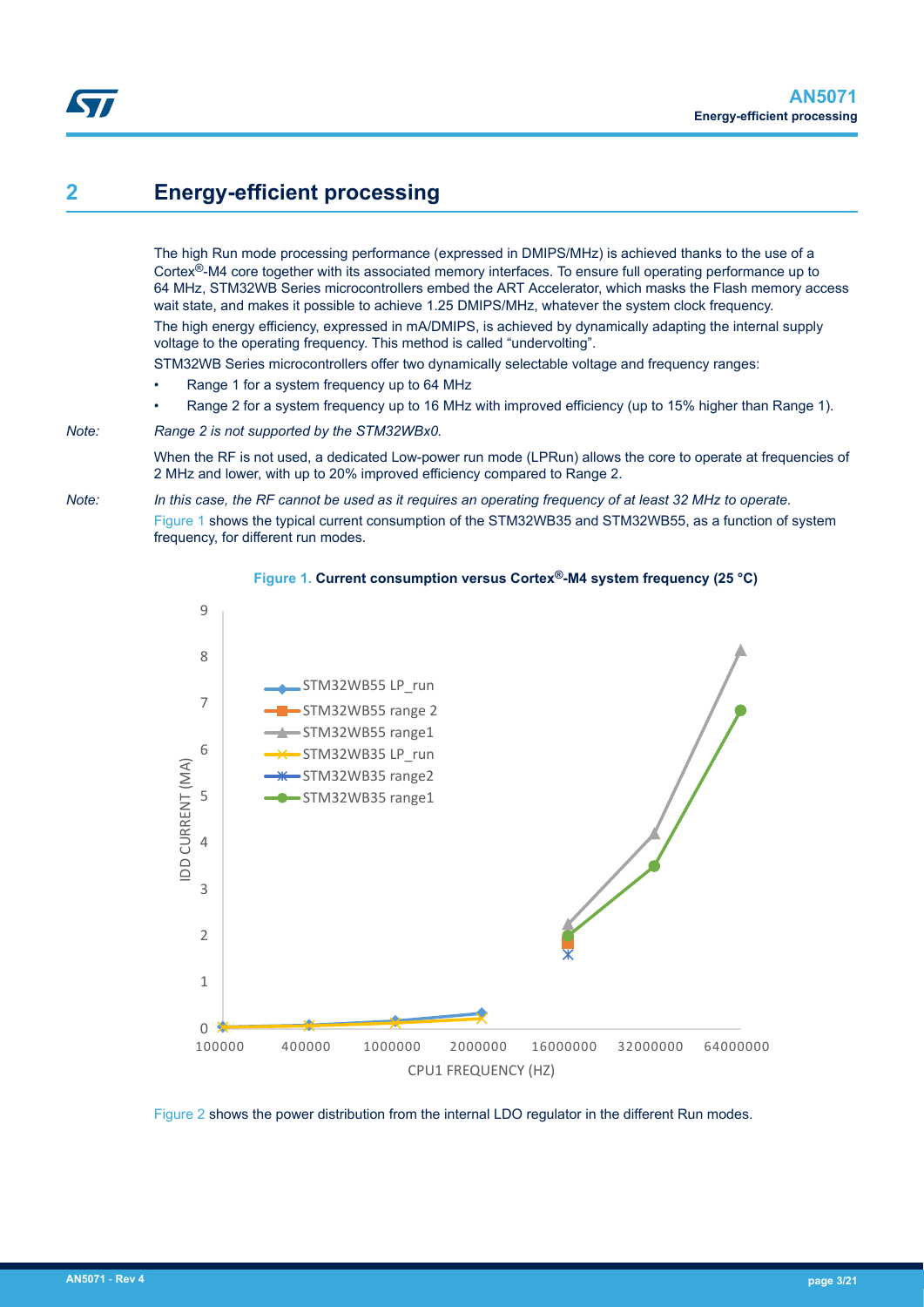<span id="page-3-0"></span>



**Figure 2. Power distribution architecture**

(1) No SMPS on STM32WBx0

STM32WB Series microcontrollers allow the CPU1 Cortex®-M4 to execute code either from the internal Flash memory, the SRAM1 and SRAM2, or from the external Quad-SPI (only for STM32WB55 and STM32WB35). The lowest power consumption is achieved by running from internal SRAM. When running from the internal Flash memory, the ART Accelerator reduces the number of memory accesses thus reducing the overall current consumption.

#### *Note: The ART Accelerator cannot be disabled when the RF subsystem is in use, as the Cortex®-M0+ and the Cortex®-M4 share the same Flash memory.*

[Figure 3](#page-4-0) shows the consumption of the STM32WB55 for two main memory configurations:

- Execution from the internal Flash memory, ART Accelerator enabled
- Execution from the internal SRAM1, Flash memory disabled.

Note: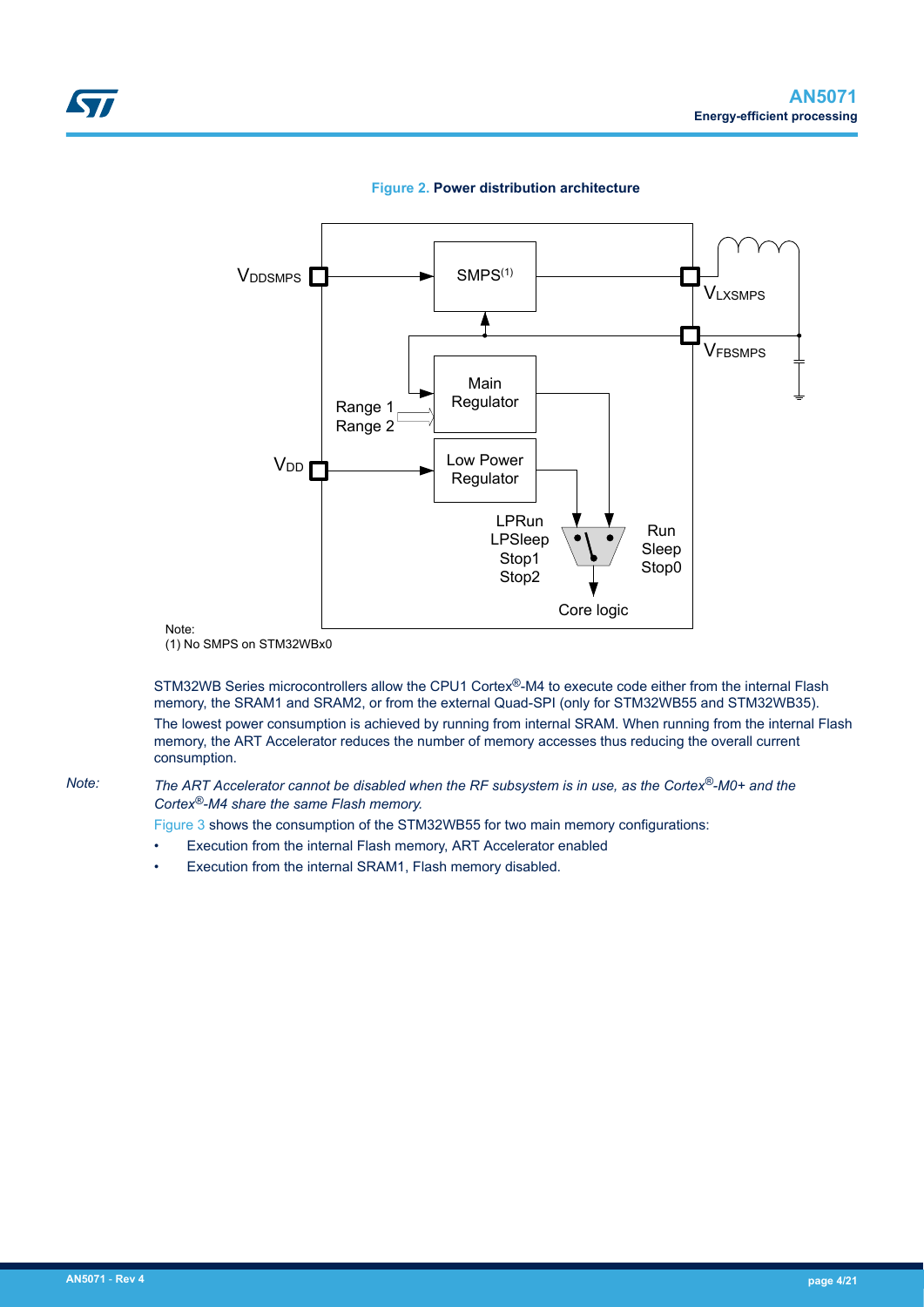<span id="page-4-0"></span>

**Figure 3. STM32WB55 - current consumption for different memory configurations**

The location of the executable code and data within the memory system impacts not only the current consumption but also the overall computation performance. As an example, Table 1 details the overall performances measured on a STM32WB55 with the system clock running at 64 MHz, excuting a complex algorithm, such as CoreMark<sup>®</sup> from EEMBC® organization.

| Configuration       | mA/MHz | CoreMark <sup>®</sup><br>per MHz | CoreMark <sup>®</sup><br>per mA | <b>Comments</b>               |
|---------------------|--------|----------------------------------|---------------------------------|-------------------------------|
| <b>FLASH ART On</b> | 0.125  | 3.37                             | 27                              | Cache On, Prefetch buffer Off |
| SRAM1               | 0.117  | 2.42                             | 20                              | Code and Data in SRAM1        |

#### **Table 1. STM32WB55 performance with system clock at 64 MHz**

The ART Accelerator allows the Cortex®-M4 core to run almost at the maximum efficiency as defined in the figures published by Arm®. Table 2 gives the impact of the SMPS on the same figures.

| Table 2. STM32WB55 performance with SMPS |  |  |  |  |
|------------------------------------------|--|--|--|--|
|------------------------------------------|--|--|--|--|

| Configuration | mA/MHz | CoreMark <sup>®</sup> per MHz | CoreMark <sup>®</sup> per mA | <b>Comments</b>          |
|---------------|--------|-------------------------------|------------------------------|--------------------------|
| FLASH ART On  | 0.077  | 3.37                          | 43                           | ۰                        |
| SRAM1         | 0.073  | 2.42                          | 33                           | $\overline{\phantom{0}}$ |

The selection of the SMPS, when possible, improves the efficiency (CoreMark® per mA) by almost 40%.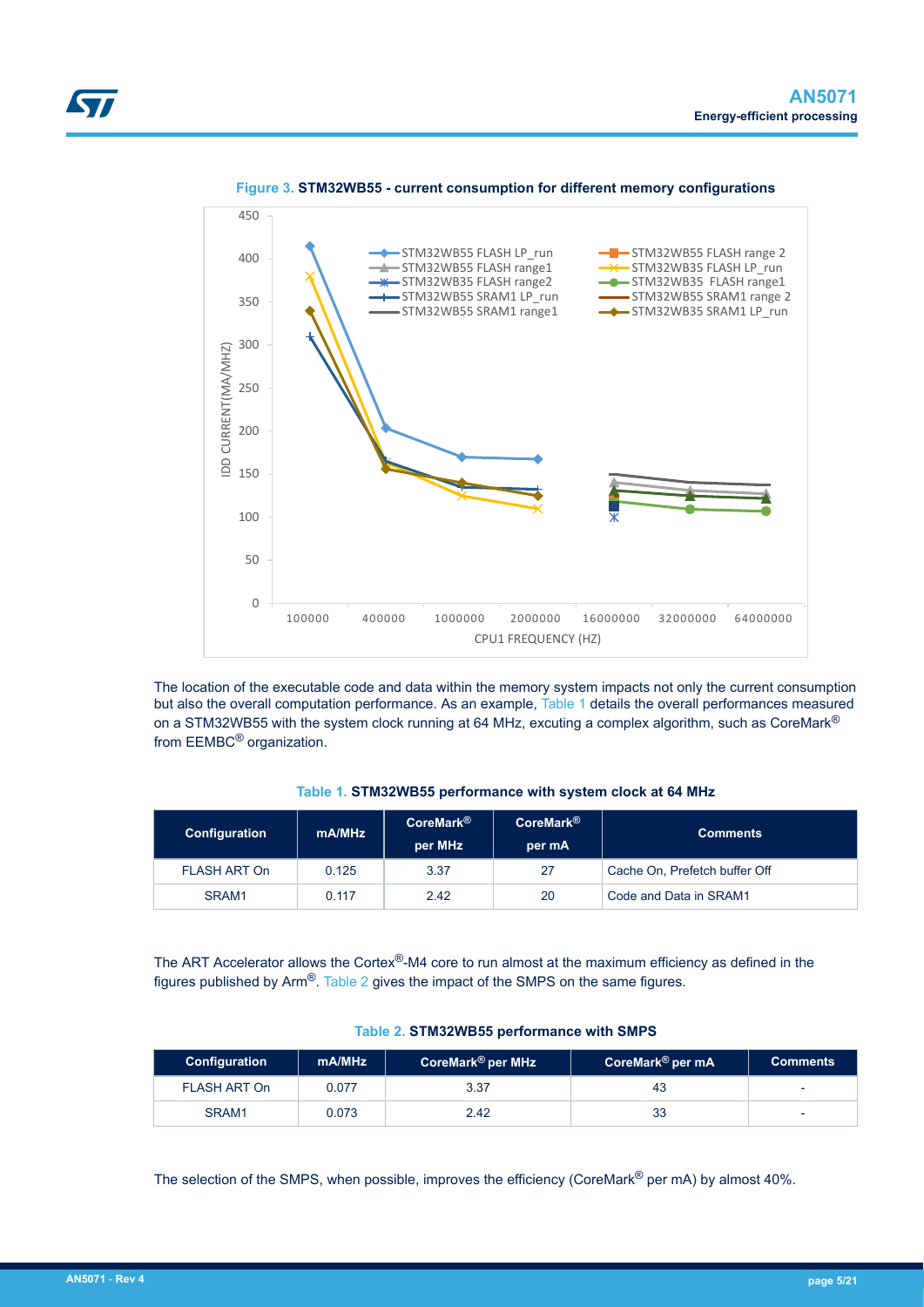<span id="page-5-0"></span>Figure 4 shows the STM32WB Series microcontroller Flash memory latency (number of wait states to be programmed in the Flash memory access control register), depending on regulator voltage scaling range and system clock frequency.





Note:

(1) Range 2 is not supported by the STM32WBx0

(2) VDD between 2 V and 3.6 V for STM32WBx0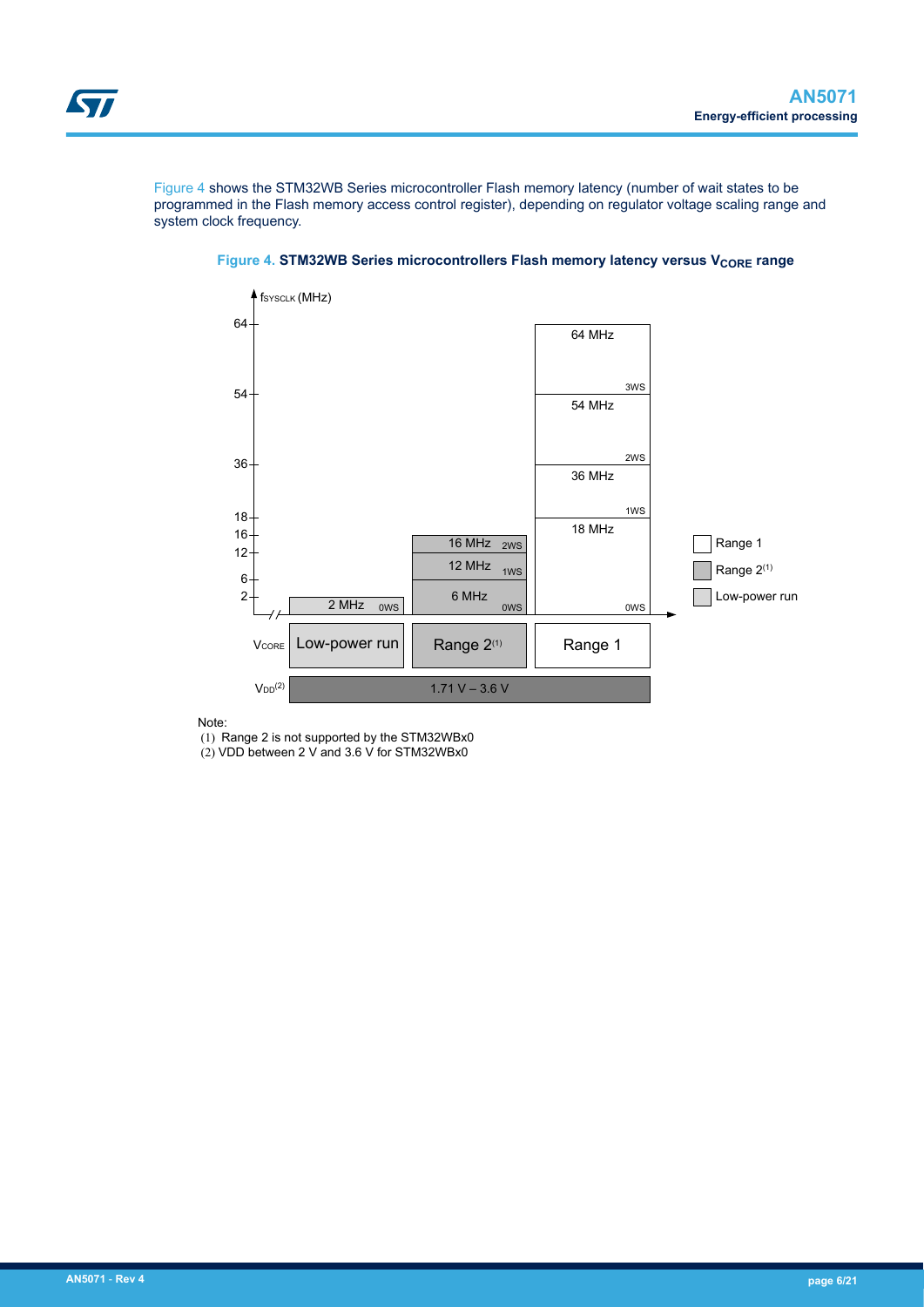### <span id="page-6-0"></span>**3 FlexPowerControl description**

FlexPowerControl reduces the application power consumption thanks to high flexibility in the power management, smart peripherals and architecture.

The STM32WB Series microcontrollers feature an independent power management state by the RF sub-system and the Cortex®-M4 application CPU. A dedicated hardware mechanism selects the lowest possible power consumption state.

### **3.1 Available low-power modes**

The STM32WB Series microcontrollers implement many different Power modes, of which seven of them are Lowpower.

On top of these modes, the power consumption can be modulated by selecting different clock sources and frequencies, as well as clocking off unused peripherals.

In all these modes, except Shutdown, the safe power monitoring brown out reset (BOR) and the IWDG can stay active to guarantee safe execution.

The following sections outline the features available for each mode and are further described in product datasheet. Figure 5 shows the possible transitions between Low-power modes.



#### **Figure 5. Possible Low-power modes transitions**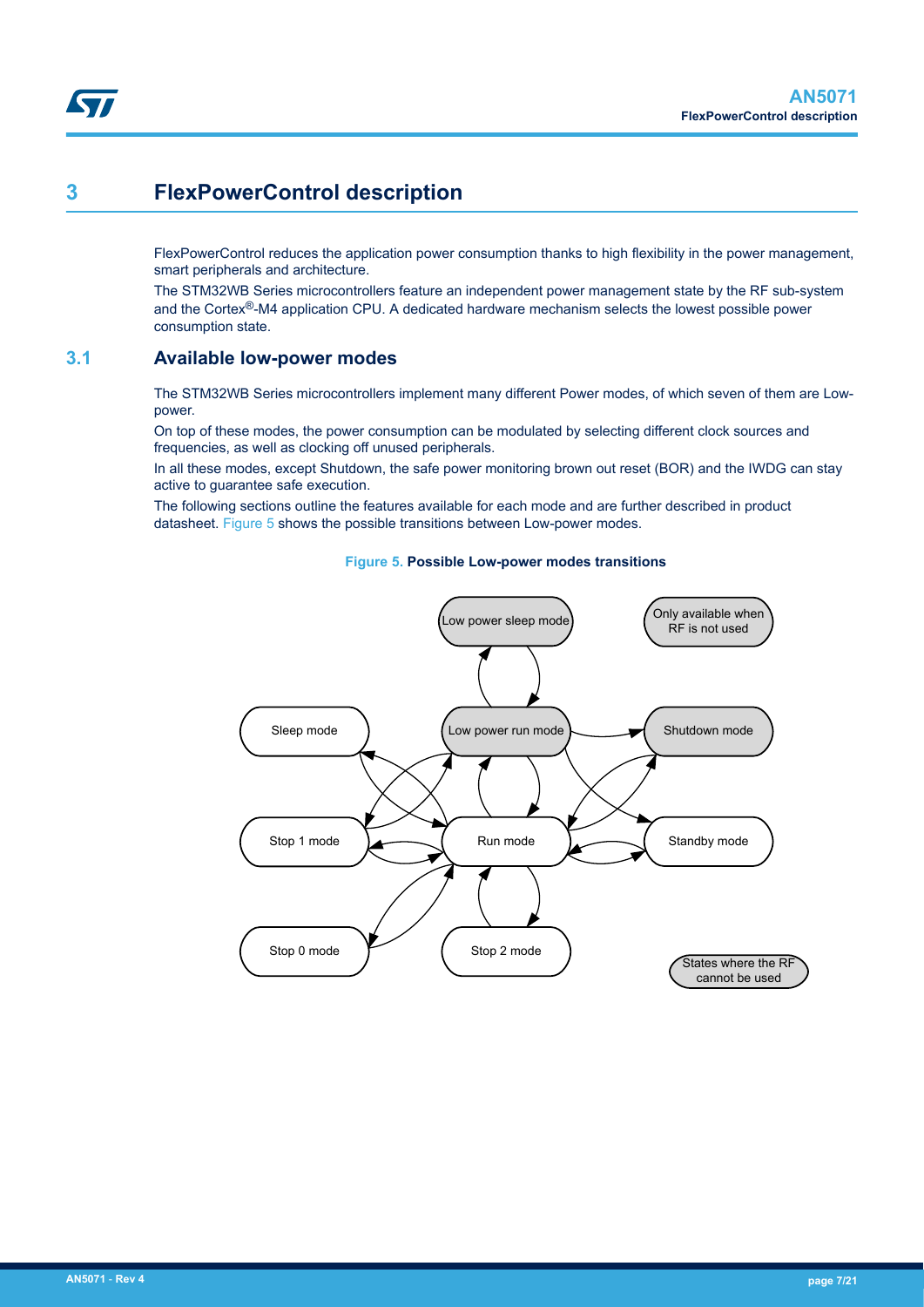<span id="page-7-0"></span>

#### **3.1.1 Low-power run and Low-power sleep modes**

When the RF sub-system is not in use and the application CPU is running below 2 MHz, the Low-power run mode and Low-power sleep mode result in the best power performance.

They offer Run and Sleep mode functionality for applications with extremely low current consumption where some peripherals cannot be switched off, or where the CPU is continuously processing at low speed to minimize current variations.

Several features are implemented to reduce the current consumption:

- The core logic is supplied by the low-power voltage regulator to reduce the quiescent current.
- The Flash memory can be switched off (Power-down mode and clock gating) in Low-power sleep mode. It can also be switched off in Low-power run mode when the application processor is executing from SRAM1.
- The system clock is limited to 2 MHz. The MSI internal RC oscillator can be selected as it supports several frequency ranges, with a small MCU total consumption as low as 48 µA in Low-power sleep Flash memory off at 100 kHz.

#### **Batch acquisition sub-mode (BAM)**

The STM32WB Series microcontrollers support the power efficient batch acquisition sub-mode (BAM), in which data is transferred using communication peripherals, while the rest of the device is in Low-power mode. This is achieved by entering Sleep or Low-power sleep mode with this configuration:

- Only the DMA, the communication peripheral(s) and the SRAM1 or SRAM2 clocks enabled in Sleep (or Lowpower sleep) mode.
- If the RF sub-system is not in use, the system clock can be limited to 2 MHz and the main regulator is switched off (to enter Low-power sleep). In this case the Flash memory can be powered off.

In Low-power sleep mode, the I2C and USART/LPUART peripherals can still be clocked with HSI at 16 MHz, making it possible to support BAM with I2C or USART at speeds up to 1 Mbps.

#### **3.1.2 Stop mode**

The STM32WB Series microcontrollers implement three Stop modes with full SRAM and peripheral retention capability and a wakeup capacity.

In these Stop modes all the high speed oscillators (HSE, MSI, HSI) are stopped, while the active low speed oscillators (LSE and / or LSI) are kept active. The peripherals are set to active using the HSI clock when needed, to wake the device up on a specific events (such as UART character reception or I2C address recognition).

#### **3.1.3 Standby mode**

In Standby mode, the BOR is always enabled, ensuring that the devices is reset if the supply voltage drops below the selected functional threshold.

Individual pull-ups and pull-downs can be applied on each I/O during the Standby mode, preserving any external device configuration.

Wakeup from this mode is done by using one of the five wakeup pins, the reset pin or the independent watchdog. The RTC clocked by the low-speed oscillators (LSE or LSI) is also functional in this mode, with wakeup capability. Wakeup from this mode can also be performed by the Radio sub-system.

#### **3.1.4 Shutdown mode**

The Shutdown mode is implemented in the STM32WB Series microcontrollers to further lengthen the battery autonomy of battery-powered applications.

This mode provides the lowest power consumption, by switching off the internal voltage regulators and by disabling the voltage power monitoring. Wakeup from this mode is done with one of the wakeup pins or the reset pin. The RTC clocked by the low-speed external oscillator (LSE) is also functional in this mode, with wakeup capability. Wakeup from shutdown is equivalent to a POR.

*Note: In this mode the RF sub-system cannot be used as all the BLE and 802.15.4 link parameters are lost.*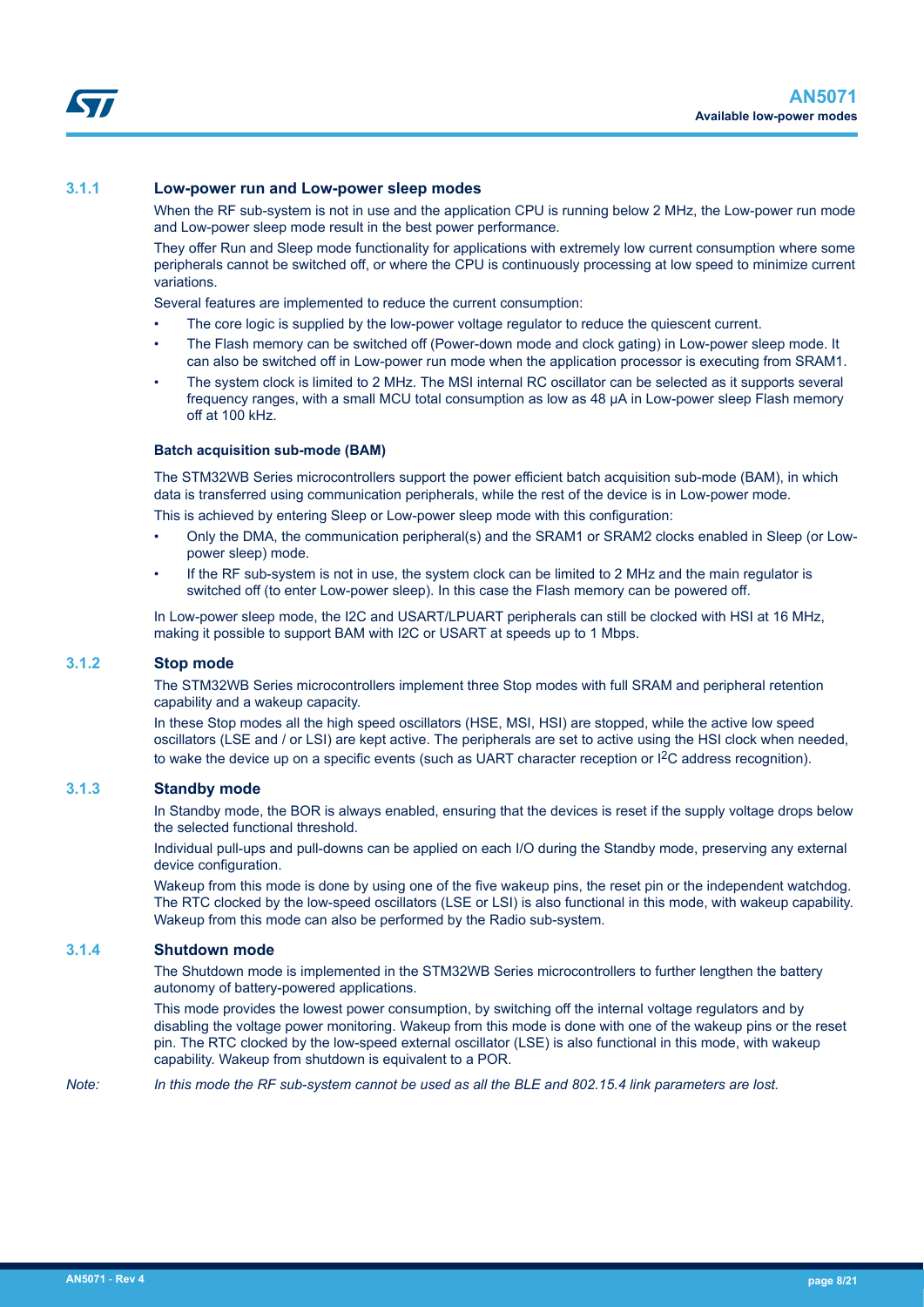### <span id="page-8-0"></span>**3.2 Multi-supply and battery backup domain**

The STM32WB Series microcontrollers require a  $V_{DD}$  operating voltage supply between 1.71 V (2 V for STM32WBx0) to 3.6 V. VDDSMPS, VDD USB, VDD LCD and VREF+ are not available for the STM32WBx0. Independent supplies ( $V<sub>DDA</sub>$ ,  $V<sub>DUSR</sub>$ ), can be provided for specific peripherals, thus removing the need to supply the whole system with high voltage when analog or USB functions are used. Supplying the MCU with low V<sub>DD</sub> voltage reduces the power consumption in the low-power modes. When the peripherals supplied by the independent power supplies are not used in the application, those supplies should be connected to  $V_{DD}$ .

 $V_{DD}$  and  $V_{DDSMPS}$  must be between 1.71 to 3.6 V (2 V to 3.6 V for the STM32WBx0).

 $V_{DD}$  is the external power supply for the I/Os, the RF sub-system, the internal regulator and the system analog functions such as reset, power management and internal clocks. It is provided externally through VDD pins.

- $V_{\text{DDEF}}$  must be between 1.71 to 3.6 V (2 V to 3.6 V for the STM32WBx0). Supplies the RF reference voltage.
- V<sub>DDA</sub> minimum voltage (except STM32WBx0):
	- 1.62 V if ADC or COMPs are used;
	- 2.4 V if the built-in Reference source needs to be used for  $V_{RFF}$ .
	- VDDA must be between 2 V to 3.6 V: external analog power supply for ADC (STM32WBx0).

 $V<sub>DDA</sub>$  is the external analog power supply for A/D converters and comparators.

 $V<sub>DDUSE</sub>$  must be between 3.0 to 3.6 V (if USB is used).

 $V<sub>DDUSE</sub>$  is the independent external power supply for USB transceivers.

In addition, the STM32WB Series microcontrollers support two voltage reference supplies:

 $V<sub>LCD</sub>$  must be between 2.5 to 3.6 V.

The voltage reference for the LCD ( $V_{LCD}$ ) is used to control the contrast of the glass LCD. It is provided either by an external supply voltage or by the embedded voltage step-up converter, independently of the  $V_{DD}$  voltage (up to 3.6 V if  $V_{DD}$  > 2.0 V). VLCD is multiplexed with PC3 or with PB2, which can be used as GPIO when the LCD is not used.

 $V_{RFF+}$  is the input reference voltage for the ADC.

It is also the output of the internal reference voltage buffer when enabled. VREF+ pin, and thus internal reference voltage, is not available on all packages. When the VREF+ is double-bonded with VDDA in a package, the internal reference voltage buffer is not available and must be kept disabled (refer to datasheet for packages pinout description).

To retain both the content of the Backup registers and supply the RTC function when  $V_{DD}$  is turned off, the VBAT pin must be connected to an optional backup voltage supplied by a battery or by another source:  $V_{BAT}$  must be between 1.55 to 3.6 V

V<sub>BAT</sub> is the power supply for the RTC, the external clock 32 kHz LSE oscillator and the backup registers (through power switch) when  $V_{DD}$  is not present. When  $V_{DD}$  is present these peripherals (RTC, LSE) are automatically supplied by  $V_{DD}$ , and it is then possible to charge the external battery on VBAT through an internal resistance.

The STM32WB Series microcontrollers (except STM32WBx0) include a built-in SMPS to convert  $V_{DD}$  to the lowest voltage used by both the RF transceiver and the digital logic. This SMPS voltage ( $V_{\text{FRSMPS}}$ ) is programmable, to adapt to the desired performance of both the RF Transmitter and the digital logic requirements. An embedded linear voltage regulator is used to supply the internal digital power  $V_{\text{CORE}}$ , the power supply for digital peripherals and memories. Thanks to the internal voltage regulator and voltage scaling, the power consumption in active modes is kept at a minimum, whatever the supply voltage.

*Note: Not all supply pins are present on all packages, refer to the datasheet for details.*

*Note:* When using independent voltage sources for V<sub>DDA</sub>, V<sub>DDUSB</sub>, V<sub>DDLCD</sub> and V<sub>DDRF</sub>, the power-on and power-off *supply sequence must be compliant with the constraints specified in each device datasheet.*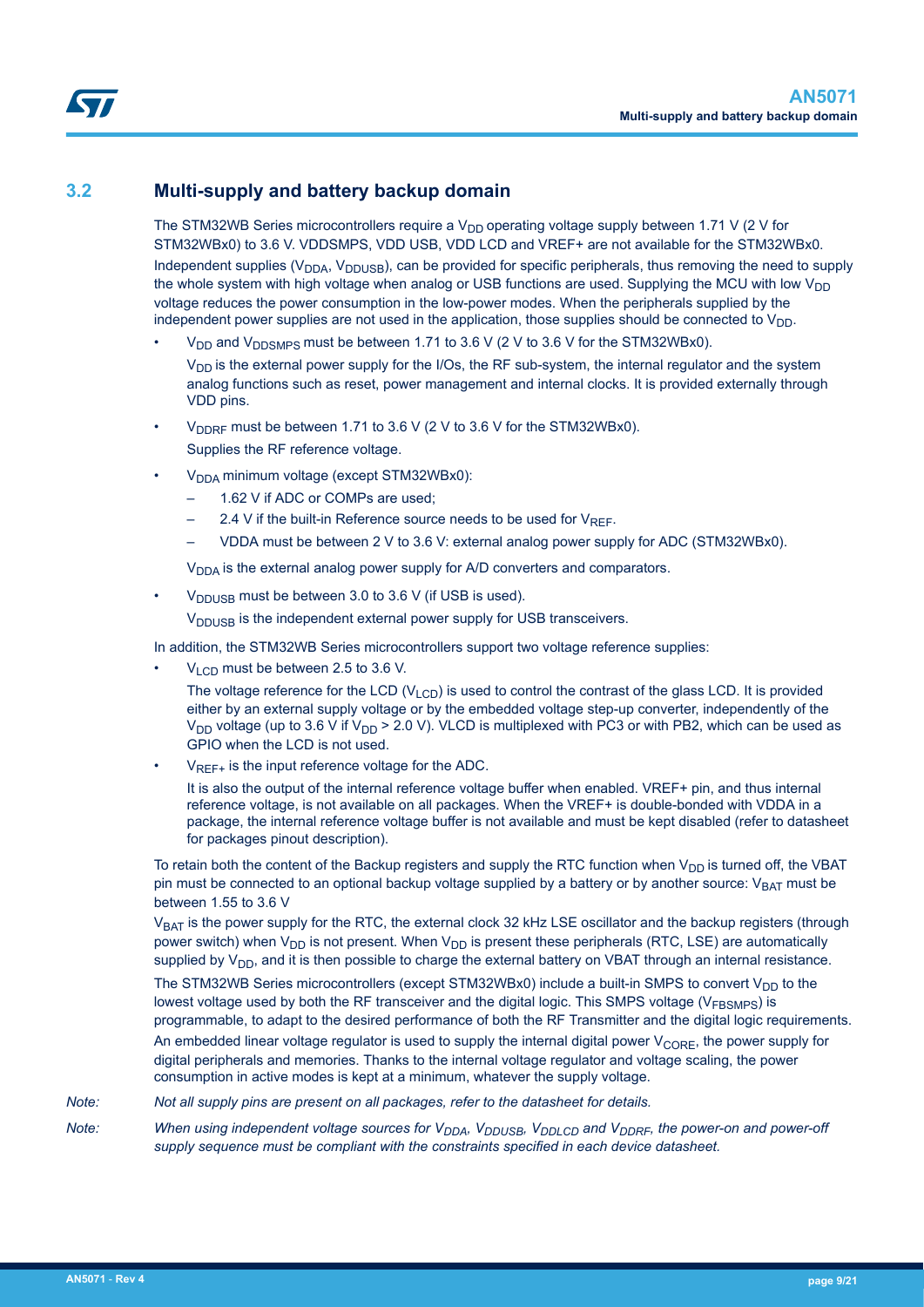<span id="page-9-0"></span>

#### **Figure 6. STM32WB55 power supply overview**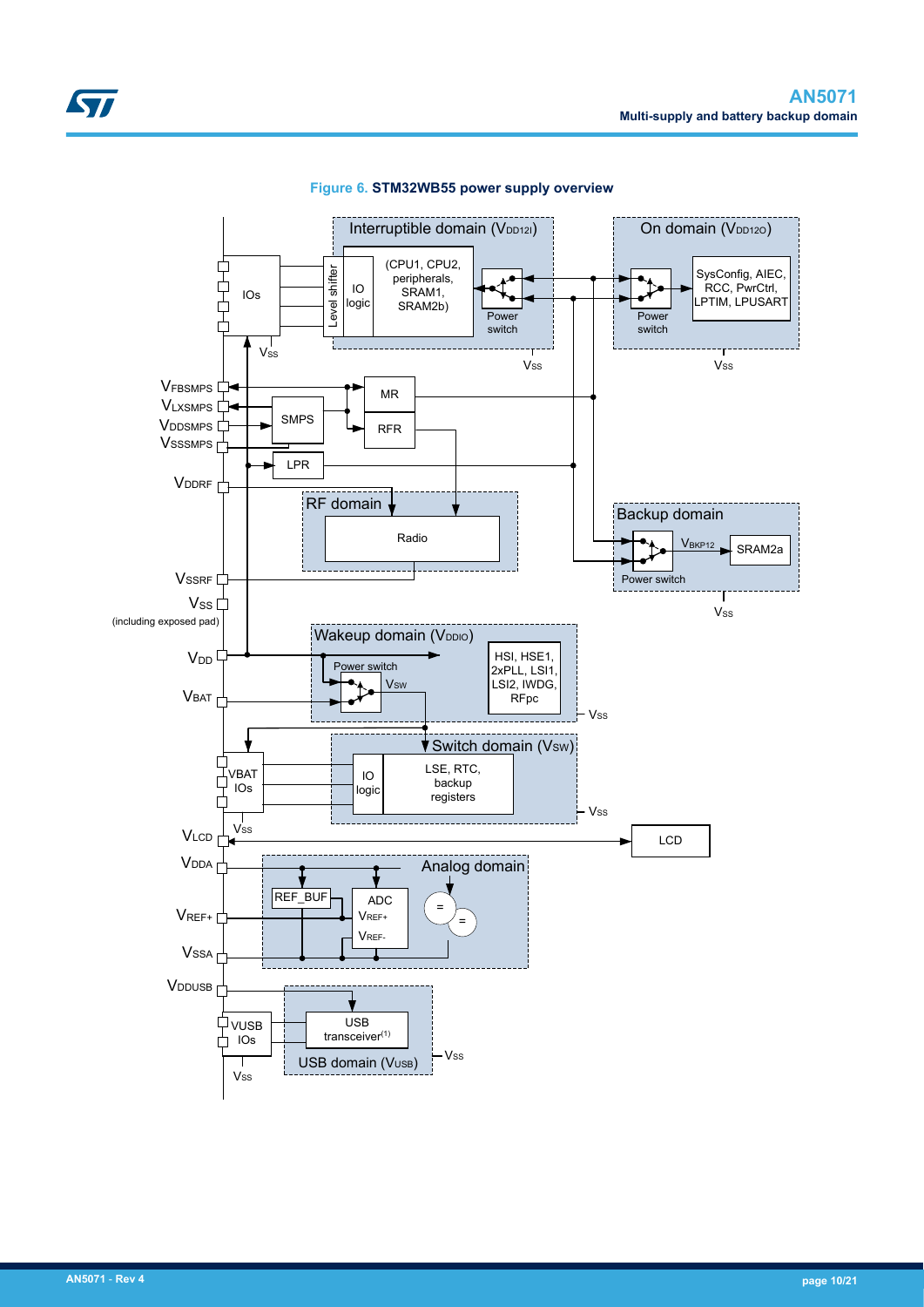#### <span id="page-10-0"></span>**3.2.1 SMPS**

The STM32WB Series microcontrollers feature a switched mode power supply (SMPS) to improve power performance at the high voltage (not included in STM32WBx0). This SMPS supplies all the logic and RF power stages. The SMPS is designed so that the RF sensitivity performance is not degraded by using the same clock as the RF.

In order not to waste energy when commuting from Run to Low-power states, the SMPS implements an Open mode that maintains the load on its output capacitance in Stop1/2 and Standby. This also results in an improved wakeup time.

The STM32WB Series microcontrollers also features an automatic mechanism to disable the SMPS if the  $V_{DD}$ voltage drops below a given level, programmable using the BORH detector. In that case, the application needs to restart the SMPS when the  $V_{DD}$  voltage increases again.

This SMPS can be switched on/off on the fly, for examples if an analog task (such as an ADC acquisition) requires a very clean and stable supply.

The SMPS output voltage V<sub>FBSMPS</sub> is monitored and a reset is automatically generated if the voltage drops below a level that does not allow the digital section to operate correctly over the whole voltage and temperature range. (except in the STM32WBx0)

### **3.3 Ultra-safe supply monitoring**

The STM32WB Series microcontrollers include a sophisticated supply supervisor module with several programmable options. This module is active during both power-on/down and

run-time phases.

The power-up is a critical phase where the various parts of the internal circuitry must be sequentially started and critical parameters (such as factory trimming values or options) are retrieved from the non-volatile memory to perform MCU initialization, even before the user reset phase. It is also during this period that  $V_{DD}$  can be impacted by glitches coming from the battery insertion or due to a weak power source.

The ultra-safe BOR circuitry guarantees that the reset is released only if the  $V_{DD}$  is above the selected threshold, whatever the slope of the  $V_{DD}$  ramp-up phase, so that the circuit is within its guaranteed operating conditions when the program execution starts. A reset is generated when  $V_{DD}$  falls below the selected threshold. Five thresholds can be selected depending on the value stored in Flash memory option byte. The BOR minimum threshold is 1.71 V, guaranteeing that the device exits reset above 1.71 V, supplying 1.8 V  $\pm$  5% to the MCU.

The BOR is enabled in all modes except Shutdown mode. In Shutdown mode, the power monitoring is disabled, as a consequence the switch to  $V_{BAT}$  domain when  $V_{DD}$  is not present (and vice-versa) is not supported.

The SMPS output voltage is monitored (except in the STM32WBx0), to guarantee that the device has a proper voltage to sustain operation. If the  $V_{FBSMPS}$  falls below 1.2 V, in operating mode (other than Shutdown, Standby and Stop2) a hardware reset is generated.

In addition, a 7-level programmable voltage detector (PVD) is available to generate an early interrupt in case of a voltage drop.

Finally, the independent power supplies ( $V<sub>DDA</sub>$  and  $V<sub>DDISB</sub>$ ) can be monitored by comparing them with a fixed voltage threshold. An interrupt is generated when the voltage falls below the threshold (except STM32WBx0).

The PVD and PVM can wakeup from Stop modes.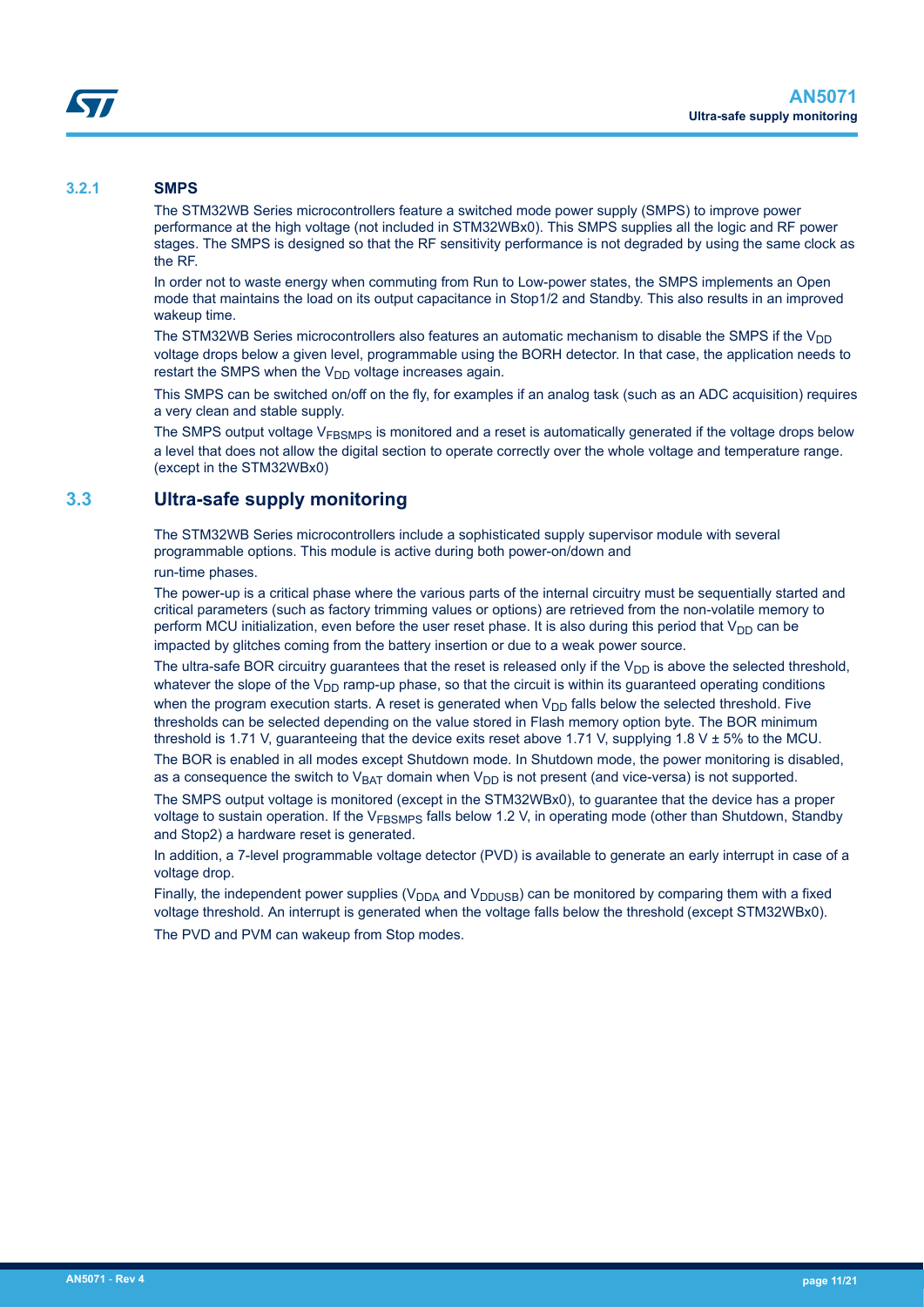<span id="page-11-0"></span>

### **3.4 A set of peripherals tailored for low-power**

Some peripherals require special attention, either because of their intrinsic high consumption, or because they are always powered up.

- The STM32WB Series microcontrollers include an RF subsystem that automatically interfaces with the Power mode selection. At predefined times, driven by the LSE low-power oscillator, the RF-sub-system wakes the device up to perform an RF link operation. Once completed it automatically goes back to the previous Low-power mode.
- The STM32WB Series microcontrollers embed a multiple 12-bit / 4.26 Msps (2.13 Msps for STM32WBx0) ADC. This very fast and accurate converter can jeopardize the battery lifetime if left powered-up. As the ADC consumption is roughly proportional to the acquisition frequency (around 200 µA / Msps), from a consumption standpoint the application can choose between two solutions, either performing the acquisition at low speed to limit maximum current, or doing it at maximum speed to switch back to Ultra-low-power mode quickly.

When the acquisition is performed slowly, the ADC consumption itself can go down to few tens of a  $\mu$ A, drastically limiting the maximum current. This is be mandatory when the power source provides a limited current. The drawback, if the CPU has no other task to perform during that time, it increases the time the system spends in Run or Sleep mode (or Low-power run or Low-power sleep modes) versus the time spent in Ultra-low-power mode (Stop or Standby).

Several peripherals have been developed to operate even in Stop mode, when the system clock is stopped, with the main oscillator and memory powered down.

- A pair of ultra-low-power comparators are available (except in the STM32WBx0) to monitor analog voltages. These comparators can wake the STM32WB Series microcontrollers up as soon as the external voltage reaches the selected threshold and they can be combined together to provide a window comparator. One of these comparators has a rail-to-rail input capability and its output can be redirected to a timer for a general purpose use.
- An RTC peripheral provides a clock / calendar with two alarms, includes a periodic wake-up unit and several application specific functions (such as time-stamp and tamper detection). It can remain enabled in the lowest power mode (shutdown), when most of the chip is powered down, and wake up the full MCU circuitry in case of an event such as an alarm or tamper detection, for instance. It also contains up to 80 bytes of register backup to store contextual information when exiting from Standby mode, or to store sensitive information as they are protected by tamper detection mechanism, and readout memory protection. This peripheral has been designed using asynchronous design techniques to minimize its consumption.

The RTC can be clocked by two low-power low-speed clocks:

- LSE: the external 32.768 kHz quartz oscillator supports four power consumption modes, combined with drive capability;
- LSI1: when high accuracy is not required, the RTC can be clocked by an internal 32 kHz oscillator, with extremely low consumption.
- The glass LCD is one of the most common displays in low-power applications, because of its inherently low current consumption, low price and simple customization. The STM32WB Series microcontrollers (except for the STM32WBx0 and the STM32WB35) include a versatile LCD controller, which can drive displays with up to 8 common lines and 40 segments (or 4 lines, 44 segments), with the capability of individually selecting the I/O ports assigned to the LCD for an optimal use of the chip alternate functions. It also controls an optional internal step-up converter to maintain the LCD contrast on a wide range of  $V_{DD}$  values with a current as low as 5 µA (LCD consumption not included).
- The low-power timer (LPTIM) is a 16-bit timer that benefits from the ultimate developments in power consumption reduction. With its clock source diversity, the LPTIM is able to keep running whatever the selected power mode. Given its capability to run even with no internal clock source, the LPTIM can be used as "pulse counter" which can be useful in some applications. Also, the LPTIM capability to wake up the system from Low-power modes, makes it suitable with extremely low-power consumption "time-out functions". The LPTIM introduces a flexible clock scheme that provides the required functionality and performance, while minimizing the power consumption.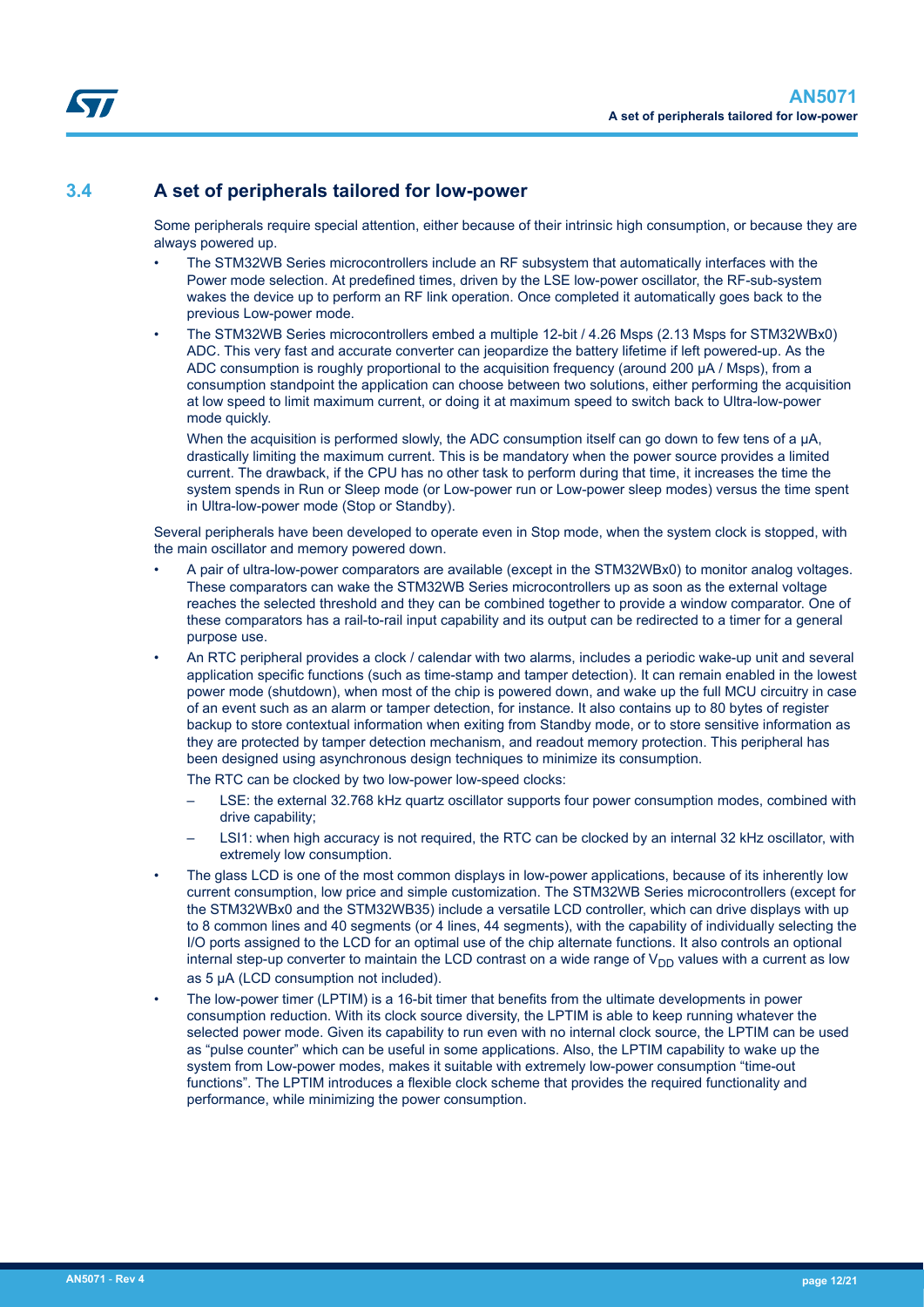<span id="page-12-0"></span>

• The low-power universal asynchronous receiver transmitter (LPUART) available in the STM32WB Series microcontrollers (except in the STM32WBx0) is a UART which allows bidirectional UART communications with a limited power consumption. Only 32.768 kHz LSE clock is required to allow UART communications up to 9600 bauds. Higher baud rates can be reached when the LPUART is clocked by sources other than from the LSE clock. Even when the MCU is in Stop mode, the LPUART can wait for an incoming UART frame while having an extremely low energy consumption.

Several sources of wakeup from Stop mode can be selected:

- wakeup on address match
- wakeup on Start bit detection
- wakeup on received byte.
- The I<sup>2</sup>C is able to wakeup the MCU from Stop modes (APB clock is off), when it is addressed. All addressing modes are supported. The HSI oscillator must be selected as the clock source for I2CCLK in order to allow wakeup from Stop. During Stop mode, the HSI is switched off. When a START is detected, the I<sup>2</sup>C interface switches the HSI on, and stretches SCL low until HSI is woken up. HSI is then used for the address reception. In case of an address match, the I<sup>2</sup>C stretches SCL low during MCU wakeup time. The stretch is released when ADDR flag is cleared by software, and the transfer goes on normally. If the address does not match, the HSI is switched off again and the MCU is not woken up.
- The USART is able to wakeup the MCU from Stop0/1 mode when USART clock is HSI or LSE. Several sources of wakeup from Stop0/1 mode can be selected:
	- wakeup on address match
	- wakeup on Start bit detection
	- wakeup on received byte.
- The USB can wakeup from Stop0/1 mode with these events (not available in the STM32WBx0):
	- resume from Suspend
	- attach detection protocol event.

All the available peripheral feature modes and wakeup capability are detailed in the product datasheet.

### **3.5 A versatile clock management**

A reset and clock controller (RCC) peripheral manages the STM32WB Series microcontrollers seven clock sources.

Two external oscillators can be used for applications requiring high precision:

- The HSE clock (32 MHz high speed external clock), mandatory for RF operation, typically used to feed the PLL and to generate a CPU clock frequency of up to 64 MHz, and independent frequencies required for the USB controller and the audio clocks.
- The LSE (typically 32.768 kHz low speed external clock) normally used to provide a low-power clock source to the real time clock (RTC) and the RF sub-system, can also be used as LCD clock.

Five internal oscillators can be selected for various tasks:

- The LSI1 clock (32 kHz low speed internal clock) is a ultra-low-power source that can feed the real time clock (with a limited accuracy), the LCD controller and the independent watchdog
- The LSI2 in low constraint applications
- The HSI clock (16 MHz high speed internal clock) is a high speed voltage-compensated oscillator.
- The MSI clock (100 kHz to 48 MHz multi speed internal clock) is an oscillator with an adjustable frequency and low current consumption. It is designed to operate with a current proportional to the frequency, so as to minimize the internal oscillator consumption overhead for the low CPU frequencies. This oscillator can provide a high-accuracy signal when configured in PLL-mode, where it is auto-calibrated using the LSE.
- The RC48, when available, with clock recovery system (HSI48) is the internal 48 MHz clock source can be used to drive the USB (except for the STM32WBx0) or the True RNG peripheral. This clock can be output on the MCO.

[Table 3](#page-13-0) summarizes the characteristics and uses of the various oscillators.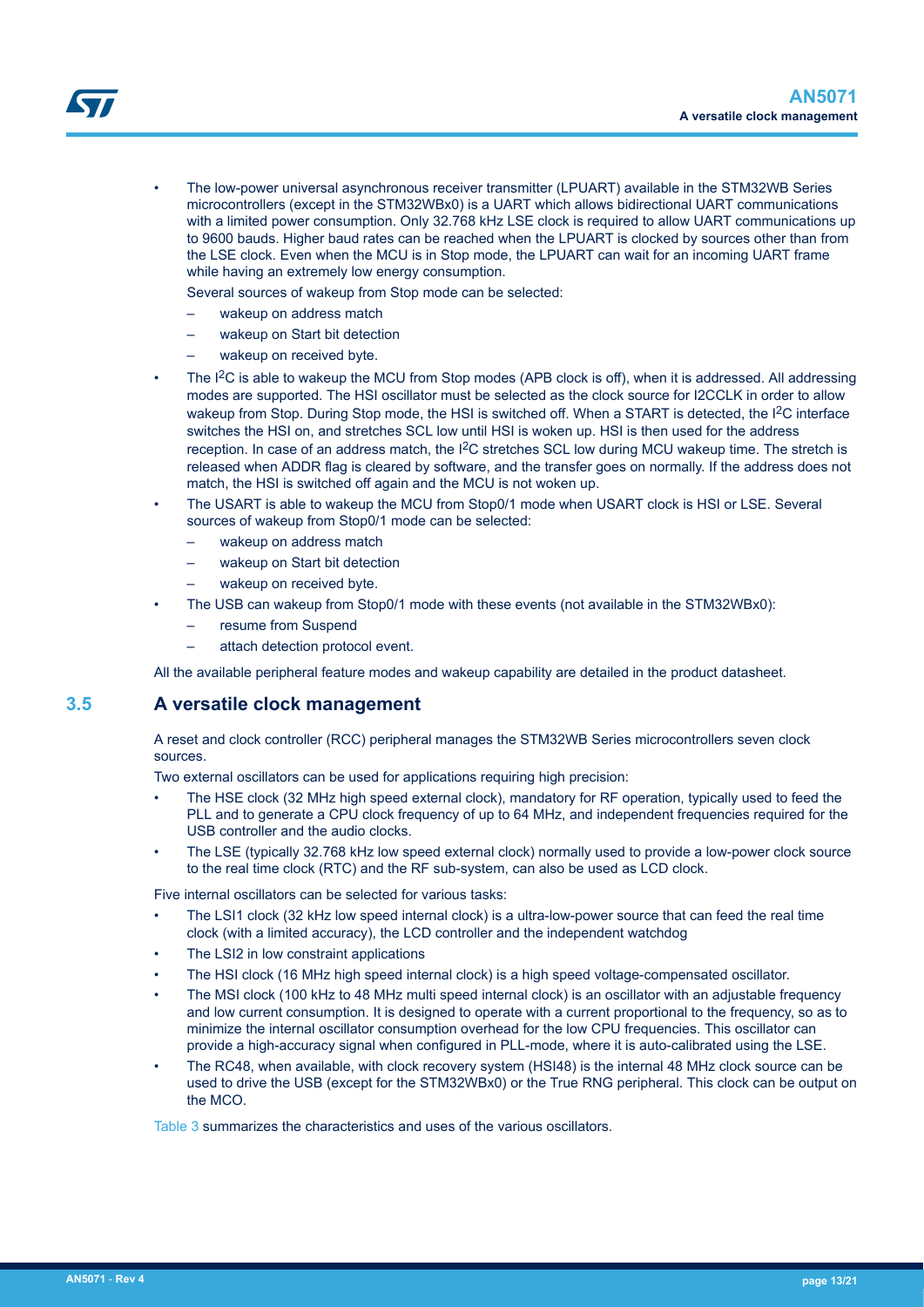<span id="page-13-0"></span>

| <b>Clock</b>     | <b>Use</b>                                                                | <b>Frequency</b>                                                                                                                  | <b>Consumption</b>                                                                                                                                                             | <b>Accuracy</b>                                                                                                                                      | <b>Trimming</b> |                 |  |
|------------------|---------------------------------------------------------------------------|-----------------------------------------------------------------------------------------------------------------------------------|--------------------------------------------------------------------------------------------------------------------------------------------------------------------------------|------------------------------------------------------------------------------------------------------------------------------------------------------|-----------------|-----------------|--|
| source           |                                                                           |                                                                                                                                   | (typical)                                                                                                                                                                      |                                                                                                                                                      | Factory         | <b>User</b>     |  |
| <b>HSE</b>       | Master clock for RF,<br>CPUs, LCD and RTC                                 | 32.000 MHz                                                                                                                        | 260 µA                                                                                                                                                                         | Crystal dependent, down to few ppm                                                                                                                   | <b>NA</b>       | Yes<br>(option) |  |
| <b>LSE</b>       | RTC and LCD<br><b>USART, LPUART,</b><br><b>LPTIM</b> independent<br>clock | 32.768 kHz(typical)                                                                                                               | 250 nA                                                                                                                                                                         | Crystal dependent, down to a few<br>ppm                                                                                                              |                 | Not applicable  |  |
| <b>HSI</b>       | Master clock<br>Peripheral<br>independent clock                           | 16 MHz                                                                                                                            | $150 \mu A$                                                                                                                                                                    | $± 0.8 %$ typical<br>over -10 to +85 °C<br>+0.1 / -0.2 % typical over 1.62 to<br>3.6V                                                                | Yes             | Yes             |  |
| <b>MSI</b>       | Master clock                                                              | <b>100 kHz</b><br>200 kHz<br>400 kHz<br>800 kHz<br>1 MHz<br>2 MHz<br>4 MHz<br>8 MHz<br>16 MHz<br>24 MHz<br>32 MHz $(1)$<br>48 MHz | $0.6 \mu A$<br>$0.8 \mu A$<br>$1.2 \mu A$<br>$1.9 \mu A$<br>$4.7 \mu A$<br>$6.5 \mu A$<br>$11 \mu A$<br>$18.5 \mu A$<br>$62 \mu A$<br>$85 \mu A$<br>$110 \mu A$<br>$155 \mu A$ | Default mode:<br>+1.5/-1 % typical over -10 to +85 °C<br>+1.5/-5.5 % typical for 16 to 48 MHz<br>over 1.62 to 3.6 V<br>PLL-mode:<br>less than 0.25 % | Yes             | Yes             |  |
| LSI <sub>1</sub> | RTC, LCD<br>and IWDG                                                      | 32 kHz                                                                                                                            | 110 nA                                                                                                                                                                         | ±1.5 % typical<br>over -40 to +125 °C<br>+0.5/-1.5 % typical over 1.62 to 3.6 V                                                                      | Yes             | <b>No</b>       |  |
| LS <sub>I2</sub> | <b>RF</b>                                                                 | $~232$ kHz                                                                                                                        | 200 nA                                                                                                                                                                         | Low jitter                                                                                                                                           | Yes             | <b>No</b>       |  |
| <b>HSI48</b>     | USB, RNG                                                                  | 48 MHz                                                                                                                            | 380 nA                                                                                                                                                                         | $±3$ % max<br>over 15 to 85 °C<br>V <sub>dd</sub> 3.0 to 3.6 V<br>±4.5 % max<br>over -40 to +125 °C<br>V <sub>dd</sub> 1.65 to 3.6 V                 | Yes             | <b>USB PLL</b>  |  |

#### **Table 3. STM32WB Series microcontrollers clock source characteristics**

*1. Only possible in Range 1.*

In addition, the STM32WB Series microcontrollers embed two PLLs (one PLL is available for the STM32WBx0), each of them provides up to three independent outputs and can be fed by the HSI, the HSE or the MSI. The six outputs can be configured independently for:

- The system clock
- The ADC interface clock
- The USB, true RNG clock
- The serial audio interface SAI1 clock (not available in STM32WB35)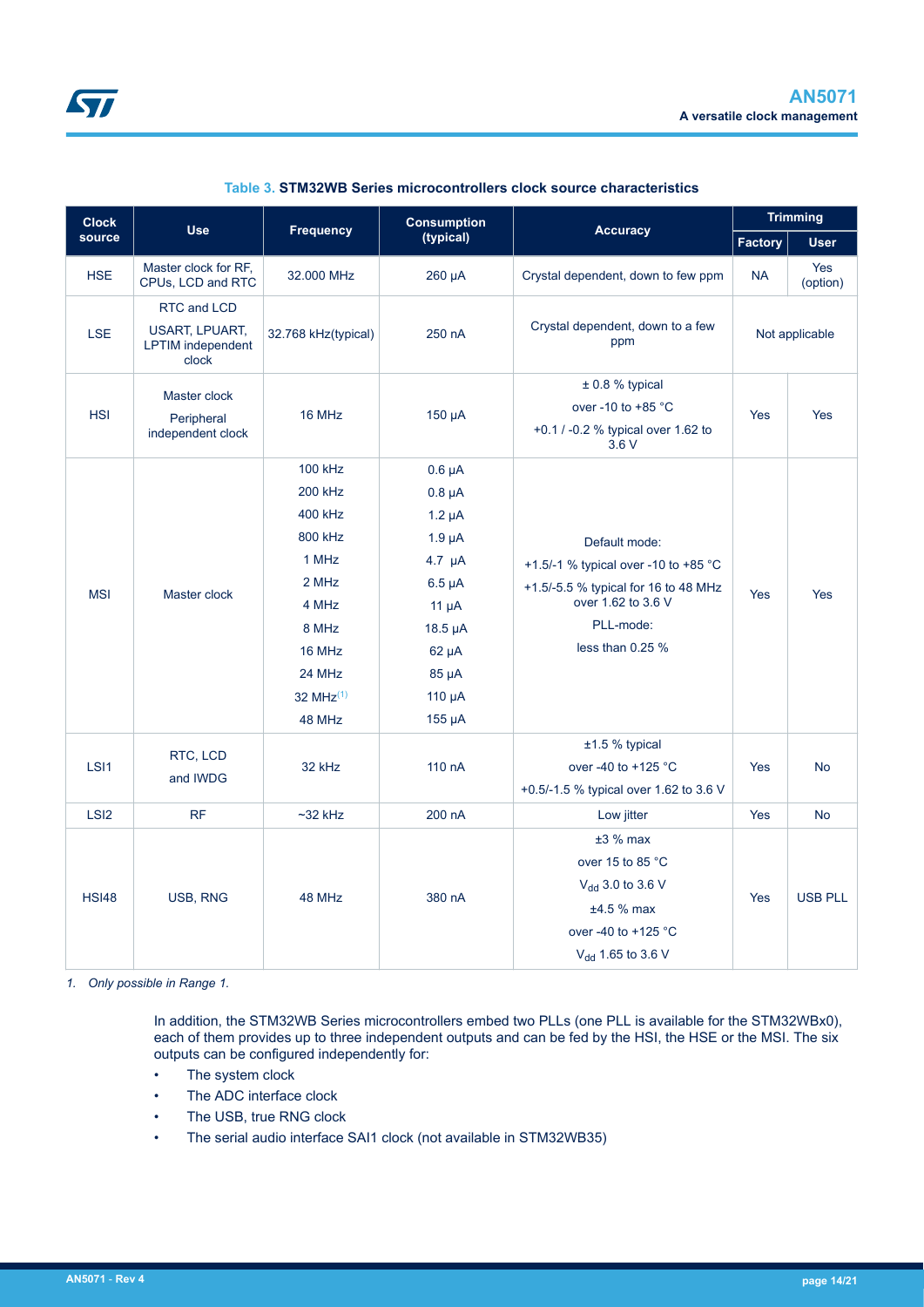This removes the peripheral constraints on the system clock. Many other peripherals can be clocked independently from the system clock: USART, LPUART,  $12Cx(x=1, 3)$  and LPTIMx  $(x=1, 2)$  receive an independent clock. This makes it possible, for instance, to reduce the system and APB bus frequencies and keep the communication peripheral baud rate constant, independently of the system clock frequency.

All peripheral clocks can be individually enabled or disabled in Run and Low-power run modes.

The peripheral clocks can also be individually enabled or disabled in Sleep and Low-power sleep modes.

Although the HSI and the MSI are factory trimmed, they can be further trimmed in 0.5% steps during run time to compensate for frequency deviations due to temperature and voltage changes.

When LSE is present in the application, the MSI can be automatically calibrated using the LSE (PLL-mode configuration), making it possible to reach long-term LSE accuracy. This mode can provide the USB clock with the accuracy required to operate in device mode.

Moreover when the MCU exits from Stop modes, the system clock can be configured to be either HSI or MSI at any frequency range. This enables the exit from Stop mode directly at 48 MHz, without waiting for a PLL starting time.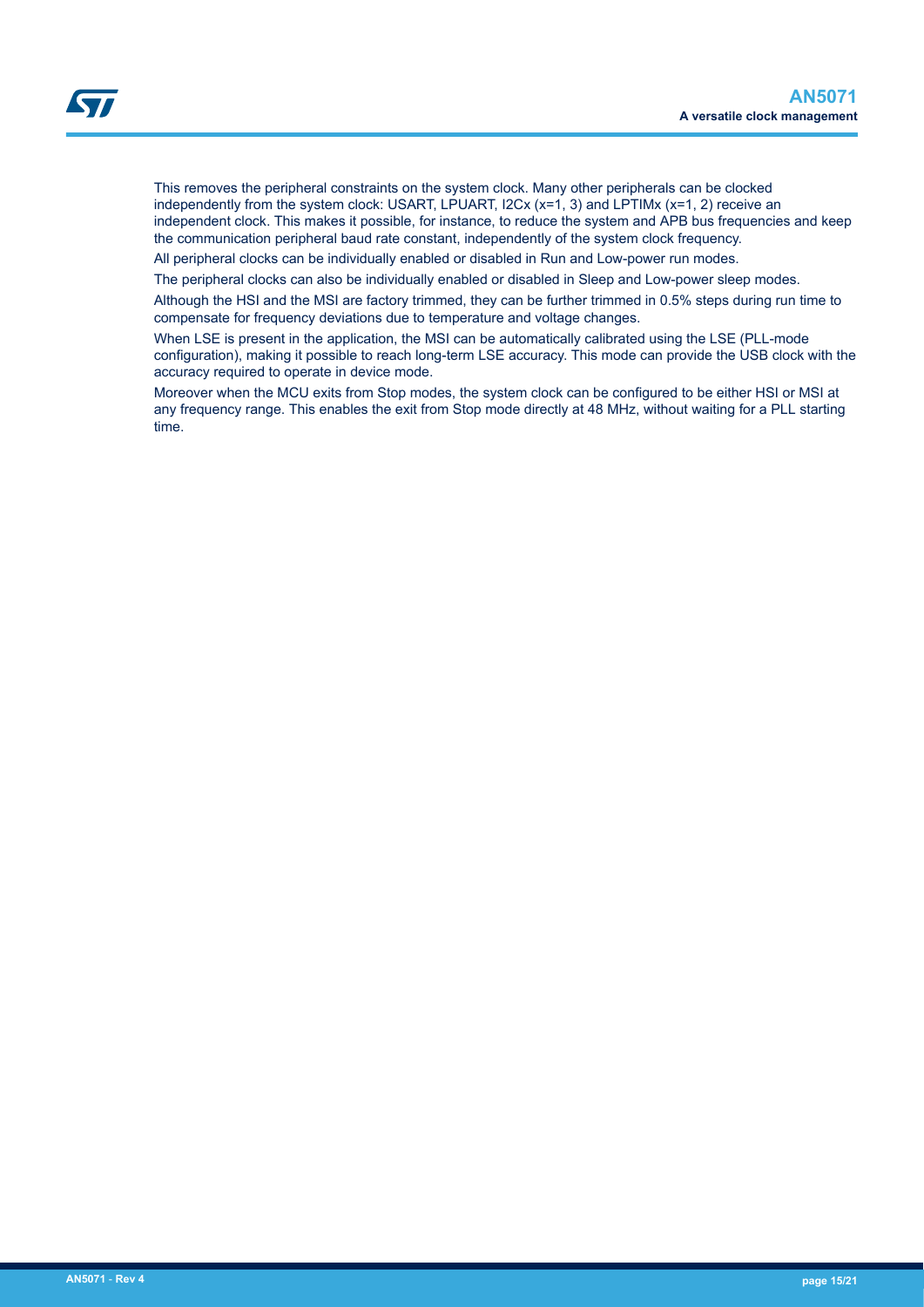## <span id="page-15-0"></span>**4 Conclusion**

The main features of the STM32WB Series microcontrollers presented in this application note demonstrate the benefits offered by this microcontroller family in reducing the current consumption in embedded communication systems.

Besides having the same characteristics of the STM32L4 ultra-low-power Series, the STM32WB Series microcontrollers offer high processing performance without compromising the power consumption. They complement the STM32 portfolio, maintaining compatibility with other STM32 devices.

The STM32WB Series microcontrollers rich set of peripherals, associated with the proprietary low-power RF subsystem enable the user to cover a wide range of applications, while the available low-power modes give full flexibility to adjust the consumption for any task on-the-fly.

This results in an extended operating lifetime for today and tomorrow's constantly greener applications.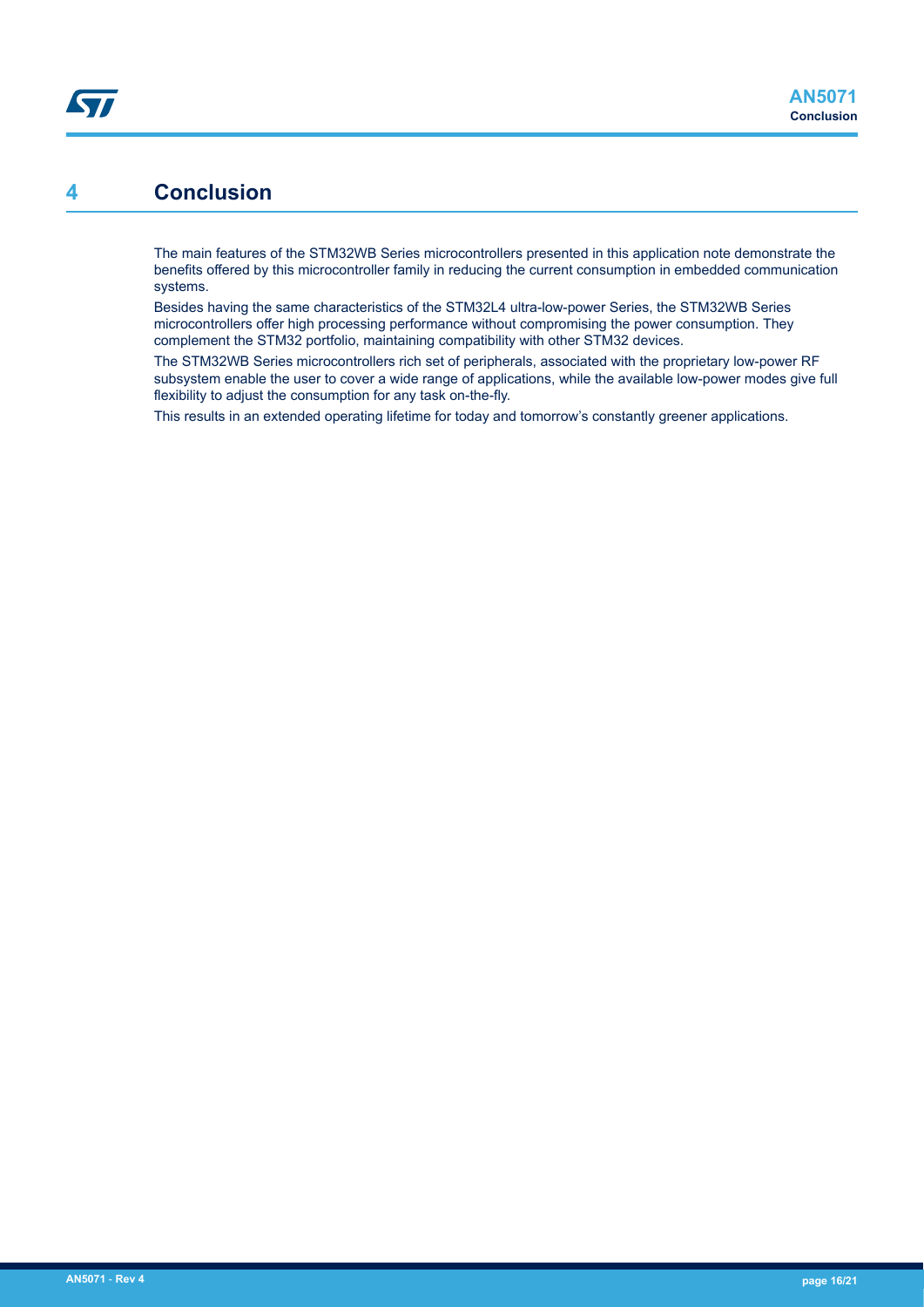## <span id="page-16-0"></span>**Revision history**

#### **Table 4. Document revision history**

| <b>Date</b> | <b>Revision</b> | <b>Changes</b>                                                                                                                                                                                                                                                                                                                                                                                                                                                                                                                                                                                                                                                                                                                                                                                                                                                                                                                                                                                                                         |  |  |
|-------------|-----------------|----------------------------------------------------------------------------------------------------------------------------------------------------------------------------------------------------------------------------------------------------------------------------------------------------------------------------------------------------------------------------------------------------------------------------------------------------------------------------------------------------------------------------------------------------------------------------------------------------------------------------------------------------------------------------------------------------------------------------------------------------------------------------------------------------------------------------------------------------------------------------------------------------------------------------------------------------------------------------------------------------------------------------------------|--|--|
| 14-Sep-2018 | 1               | Initial release.                                                                                                                                                                                                                                                                                                                                                                                                                                                                                                                                                                                                                                                                                                                                                                                                                                                                                                                                                                                                                       |  |  |
| 21-Feb-2019 | $\overline{2}$  | Changed document classification, from ST restricted to Public.                                                                                                                                                                                                                                                                                                                                                                                                                                                                                                                                                                                                                                                                                                                                                                                                                                                                                                                                                                         |  |  |
| 17-Oct-2019 | 3               | Added:<br>Throughout the document: the exception for the STM32WBx0 in:<br>Section Introduction: include the 2V support on STM32WBx0.<br>Section 2 Energy-efficient processing: the STM32WBx0 support exclusion.<br>$\bullet$<br>Section 3.2 Multi-supply and battery backup domain: the supported voltages and<br>exceptions for the STM32WBx0.<br>Section 3.2.1 SMPS: the exception for the STM32WBx0.<br>Section 3.4 A set of peripherals tailored for low-power: 2.13Msps support for the<br>٠<br>STM32WBx0, added the support restriction for the LCD display USB wake up.<br>Section 3.5 A versatile clock management: USB support restriction and the available<br>٠<br>PLLs for the STM32WBx0.<br>Updated:<br>Section 3.1.4 : corrected consumption and wakeup time figures.<br>$\bullet$<br>Figure 6. STM32WB55 power supply overview: Specified the illustrated device reference.<br>Section 3.4 : Specified the device reference.                                                                                            |  |  |
| 22-Jan-2020 | 4               | Updated:<br>Section 2 Energy-efficient processing<br>Figure 1. Current consumption versus Cortex®-M4 system frequency (25 °C)<br>$\overline{\phantom{0}}$<br>Figure 2. Power distribution architecture<br>$\overline{\phantom{0}}$<br>Figure 3. STM32WB55 - current consumption for different memory configurations<br>$\overline{\phantom{0}}$<br>Table 1. STM32WB55 performance with system clock at 64 MHz<br>$\overline{\phantom{0}}$<br>Table 2. STM32WB55 performance with SMPS<br>Section 3.1 Available low-power modes<br>$\bullet$<br>Section 3.1.2 Stop mode<br>٠<br>Section 3.1.3 Standby mode<br>۰<br>Section 3.1.4 Shutdown mode<br>٠<br>Move Figure 5. Possible Low-power modes transitions to Section 3.1 Available low-<br>٠<br>power modes<br>Figure 6. STM32WB55 power supply overview<br>۰<br>Section 3.4 A set of peripherals tailored for low-power<br>٠<br>Section 3.5 A versatile clock management<br>Removed:<br>Table: STM32WB55 modes overview<br>٠<br>Table: STM32WB55 features over all modes<br>$\bullet$ |  |  |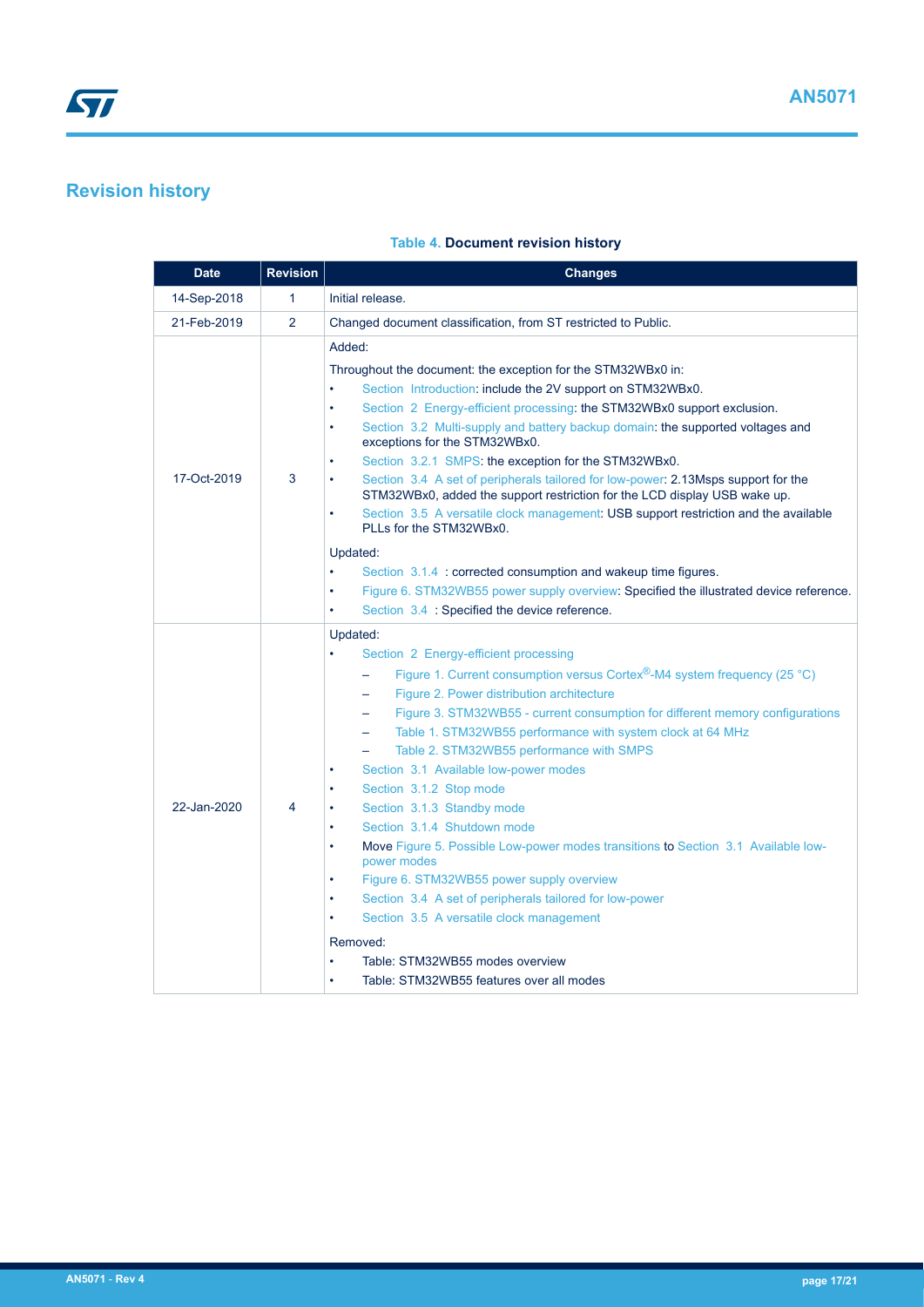## **Contents**

| 1            |     |       |  |  |  |  |  |
|--------------|-----|-------|--|--|--|--|--|
| $\mathbf{2}$ |     |       |  |  |  |  |  |
| $\mathbf{3}$ |     |       |  |  |  |  |  |
|              | 3.1 |       |  |  |  |  |  |
|              |     | 3.1.1 |  |  |  |  |  |
|              |     | 3.1.2 |  |  |  |  |  |
|              |     | 3.1.3 |  |  |  |  |  |
|              |     | 3.1.4 |  |  |  |  |  |
|              | 3.2 |       |  |  |  |  |  |
|              |     | 3.2.1 |  |  |  |  |  |
|              | 3.3 |       |  |  |  |  |  |
|              | 3.4 |       |  |  |  |  |  |
|              | 3.5 |       |  |  |  |  |  |
| 4            |     |       |  |  |  |  |  |
|              |     |       |  |  |  |  |  |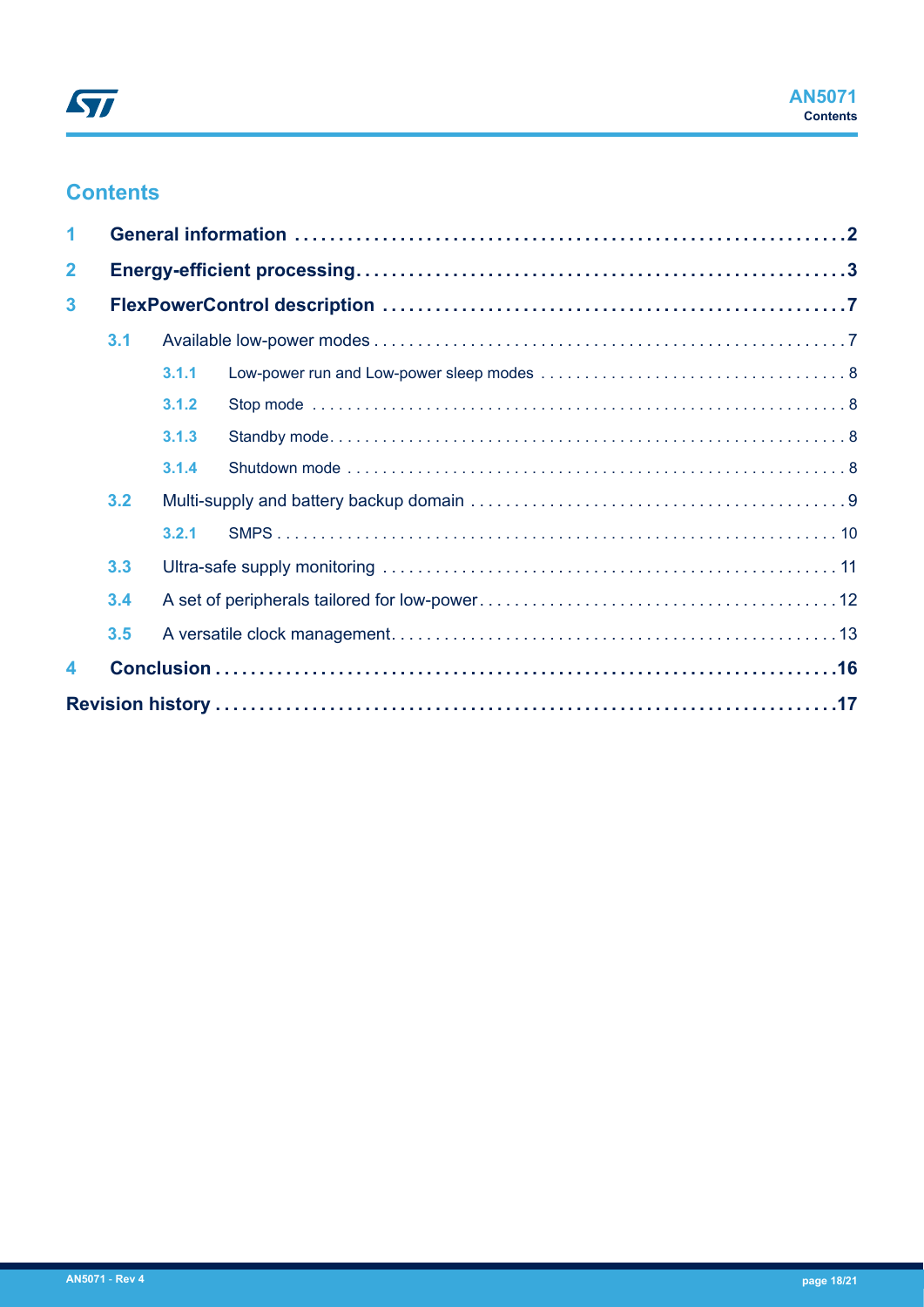## **List of tables**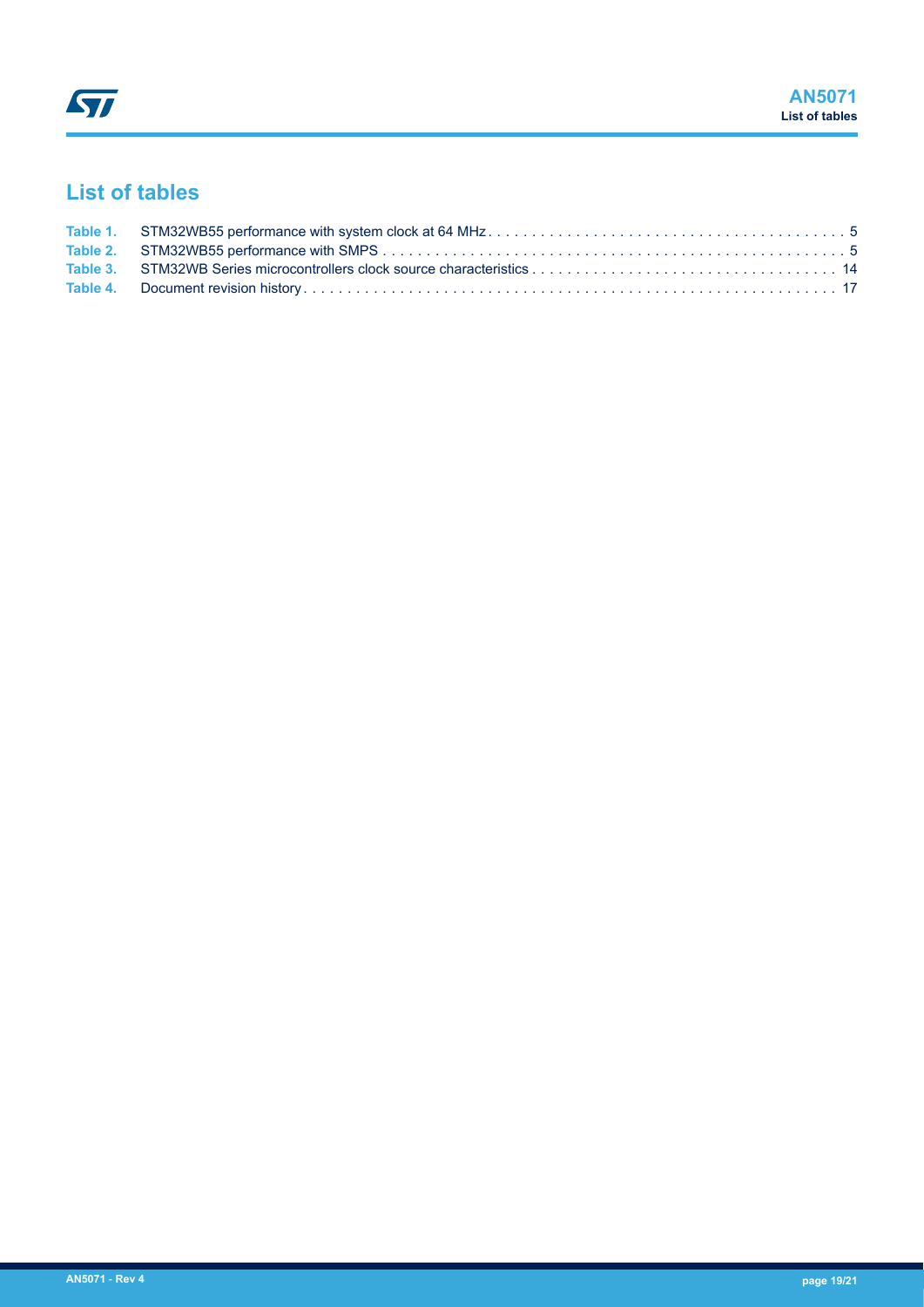# **List of figures**

| Figure 1. |  |
|-----------|--|
| Figure 2. |  |
| Figure 3. |  |
| Figure 4. |  |
| Figure 5. |  |
|           |  |